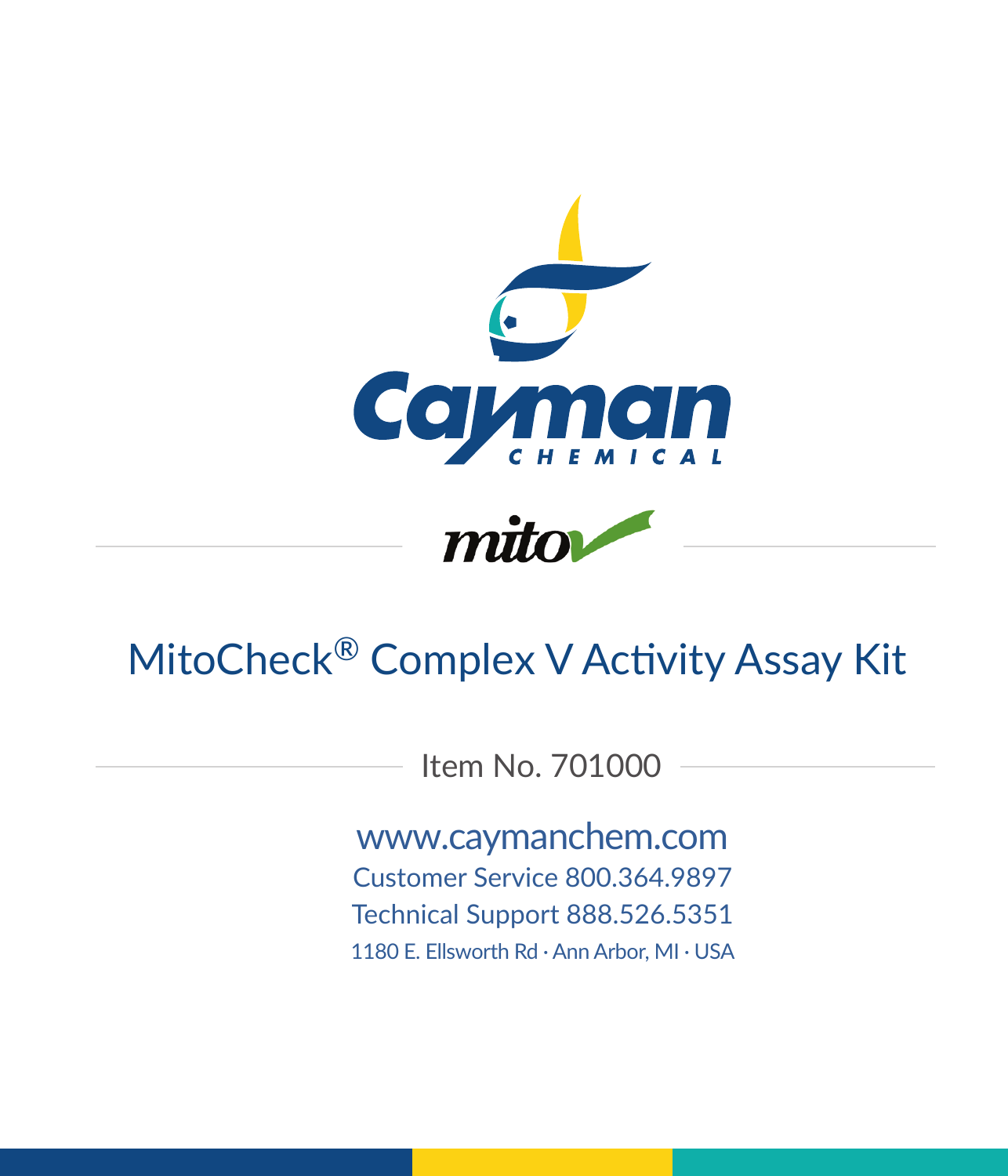# **TABLE OF CONTENTS**

| <b>GENERAL INFORMATION</b>   |   | 3 Materials Supplied                     |
|------------------------------|---|------------------------------------------|
|                              | 4 | <b>Safety Data</b>                       |
|                              | 4 | <b>Precautions</b>                       |
|                              | 4 | <b>If You Have Problems</b>              |
|                              | 5 | <b>Storage and Stability</b>             |
|                              | 5 | <b>Materials Needed but Not Supplied</b> |
| <b>INTRODUCTION</b>          | 6 | <b>Background</b>                        |
|                              | 7 | <b>About This Assay</b>                  |
| <b>PRE-ASSAY PREPARATION</b> | 9 | <b>Reagent Preparation</b>               |
| <b>ASSAY PROTOCOL</b>        |   | 11 Performing the Assay                  |
| <b>ANALYSIS</b>              |   | 14 Calculations                          |
|                              |   | 15 Performance Characteristics           |
| <b>RESOURCES</b>             |   | 16 Troubleshooting                       |
|                              |   | 17 References                            |
|                              |   | 18 Plate Template                        |
|                              |   | 19 Notes                                 |
|                              |   | 19 Warranty and Limitation of Remedy     |

# **GENERAL INFORMATION**

### **Materials Supplied**

Kit will arrive packaged as a -80°C kit. For best results, remove components and store as stated below.

| <b>Item</b><br><b>Number</b> | <b>Item</b>                                   | <b>Quantity/Size</b> | <b>Storage</b>  |
|------------------------------|-----------------------------------------------|----------------------|-----------------|
| 701001                       | Mitochondrial Complex V Activity Assay Buffer | 10 ml/2 per kit      | $-20^{\circ}$ C |
| 701002                       | Mitochondrial Complex V Enzyme Mix            | 4 ml                 | $-20^{\circ}$ C |
| 700019                       | Bovine Heart Mitochondria Assay Reagent       | 1 vial/100 µl        | $-80^{\circ}$ C |
| 701003                       | Mitochondrial Complex V NADH Reagent          | 3 <sub>mg</sub>      | $-20^{\circ}$ C |
| 701004                       | Mitochondrial Complex V ATP Reagent           | 4 mg                 | $-20^{\circ}$ C |
| 700020                       | Half Volume 96-Well Clear Plate               | 1 plate              | <b>RT</b>       |

If any of the items listed above are damaged or missing, please contact our Customer Service department at (800) 364-9897 or (734) 971-3335. We cannot accept any returns without prior authorization.

**WARNING:** THIS PRODUCT IS FOR RESEARCH ONLY - NOT FOR HUMAN OR VETERINARY DIAGNOSTIC OR THERAPEUTIC USE. HUMAN OR VETERINARY DIAGNOSTIC OR THERAPEUTIC USE.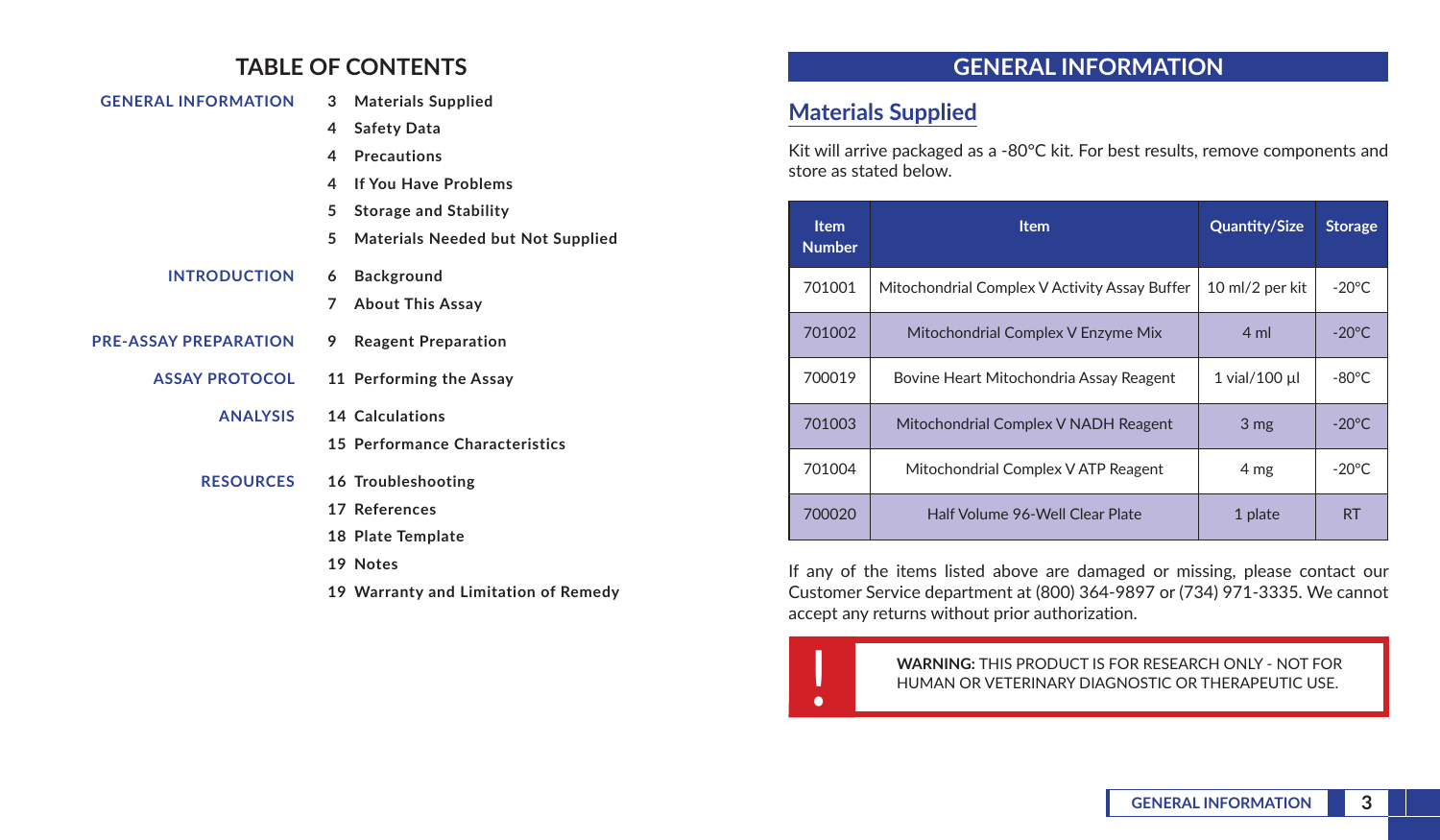# **Safety Data**

This material should be considered hazardous until further information becomes available. Do not ingest, inhale, get in eyes, on skin, or on clothing. Wash thoroughly after handling. Before use, the user must review the complete Safety Data Sheet, which has been sent *via* email to your institution.

### **Precautions**

**Please read these instructions carefully before beginning this assay.**

*NOTE: It is recommended that gloves be worn at all time when working with isolated mitochondria and mitochondrial inhibitors.*

# **If You Have Problems**

#### **Technical Service Contact Information**

| Phone: | 888-526-5351 (USA and Canada only) or 734-975-3888 |
|--------|----------------------------------------------------|
| Fax:   | 734-971-3641                                       |
| Email: | techserv@cavmanchem.com                            |
| Hours: | M-F 8:00 AM to 5:30 PM EST                         |

In order for our staff to assist you quickly and efficiently, please be ready to supply the lot number of the kit (found on the outside of the box).

# **Storage and Stability**

This kit will perform as specified if stored as directed in the **Materials Supplied** section on page 3 and used before the expiration date indicated on the outside of the box.

# **Materials Needed But Not Supplied**

- 1. A plate reader capable of measuring absorbance at 340 nm at 30 second intervals
- 2. Adjustable and multichannel pipettes
- 3. A source of pure water; glass distilled water or HPLC-grade water is acceptable
- 4. Mitochondrial Inhibitor Oligomycin (Item No.11341) (stock at 1 mg/ml); Rotenone (Item No. 13995) (stock at 1 mM)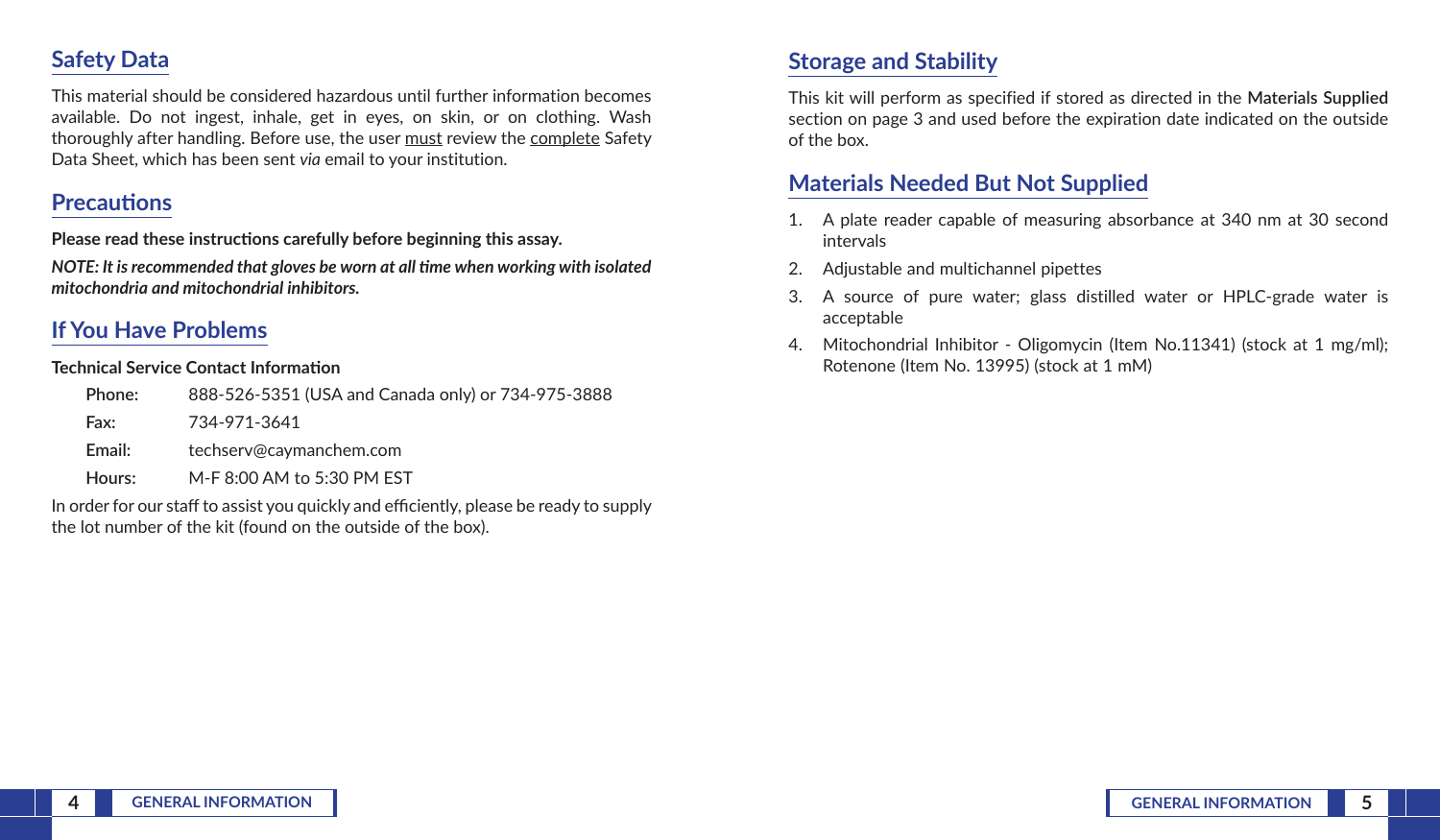### **INTRODUCTION**

### **Background**

The mitochondrial  $F_1F_0$  ATP synthase; while not a complex of the mitochondrial electron transport chain (ETC), is commonly referred to as complex V. Under normal physiological conditions, this multi-subunit protein utilizes energy in the form of proton gradient, generated by the ETC, to phosphorylate ADP to form ATP in the presence of P*<sup>i</sup>* . This coupled reaction, commonly known as oxidative phosphorylation is responsible for ~90% of ATP generation in mammalian cells. Should this proton gradient collapse, complex V can also run in reverse, as an  $\mathsf{F_1F_O}$  ATPase, dephosphorylating ATP to yield ADP and P<sub>i</sub>. Protypical inhibitors for complex V include oligomycin and aurovertin. For more information on complex V, please see references 1-3.

### **About This Assay**

Cayman's MitoCheck® Complex V Activity Assay measures the activity of Complex V as an ATPase, since the ATP synthase reaction typically requires freshly isolated, coupled mitochondria. In this assay, ATP is converted to ADP by complex V. The ADP is then utilized by pyruvate kinase to convert phosphoenolpyruvate into pyruvate with the concomitant generation of ATP. Pyruvate, in the presence of NADH and lactate dehydrogenase, is then reduced to lactate and NAD<sup>+</sup>. The rate of NADH oxidation can be monitored at 340 nm. Isolated bovine heart mitochondria are provided in this kit, however fresh mitochondria can be isolated from tissue (Item No. 701010) and used with this kit. The reaction scheme for for this assay is shown below.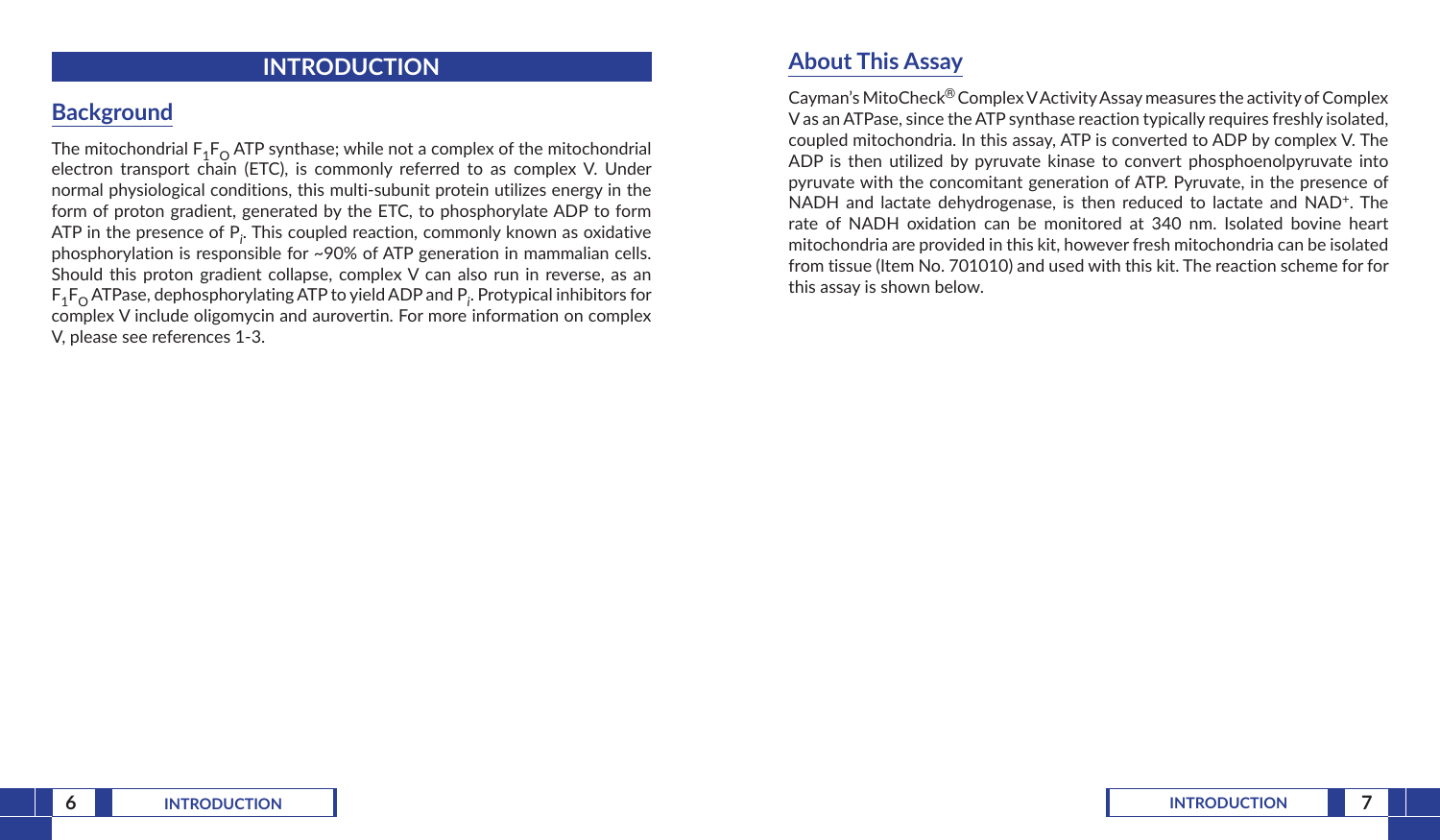

**Figure 1. Reaction scheme of Cayman's Mitochondrial Complex V Activity Assay** 

# **PRE-ASSAY PREPARATION**

# **Reagent Preparation**

All assay reagents, unless listed below, are ready to use as supplied.

#### 1. **Mitochondrial Complex V Activity Assay Buffer - (Item No. 701001)**

This buffer is ready to use as supplied. It is important that the buffer is warmed to room temperature prior to use. Additionally, vortex well to ensure that any crystals that may have precipitated are dissolved. Any unused portion can be stored at -20°C.

### 2. **Mitochondrial Complex V Enzyme Mix - (701002)**

This item is ready to use as supplied. It is recommended that the Mitochondrial Complex V Enzyme Mix is thawed on ice before use and that any unused portion be aliquoted and stored at -20°C.

#### 3. **Bovine Heart Mitochondria Assay Reagent - (Item No. 700019)**

This item is ready to use as supplied. It is recommended that the Bovine Heart Mitochondria Assay Reagent is thawed on ice before use. It is recommend that, for any unused portion, aliquots be taken and stored at -80°C.

#### 4. **Mitochondrial Complex V NADH Reagent - (Item No. 701003)**

This vial contains 3 mg of lyophilized Mitochondrial Complex V NADH Reagent. Reconstitute vial contents by adding 120 µl of UltraPure water. Once reconstituted, this reagent is stable for two weeks when stored at  $-20^{\circ}$ C.

#### 5. **Mitochondrial Complex V ATP Reagent - (Item No. 701004)**

This vial contains 4 mg of lyophilized Mitochondrial Complex V ATP Reagent. Reconstitute vial contents by adding 120 µl of UltraPure water. Once reconstituted, this reagent is stable for one month when stored the indicated temperature.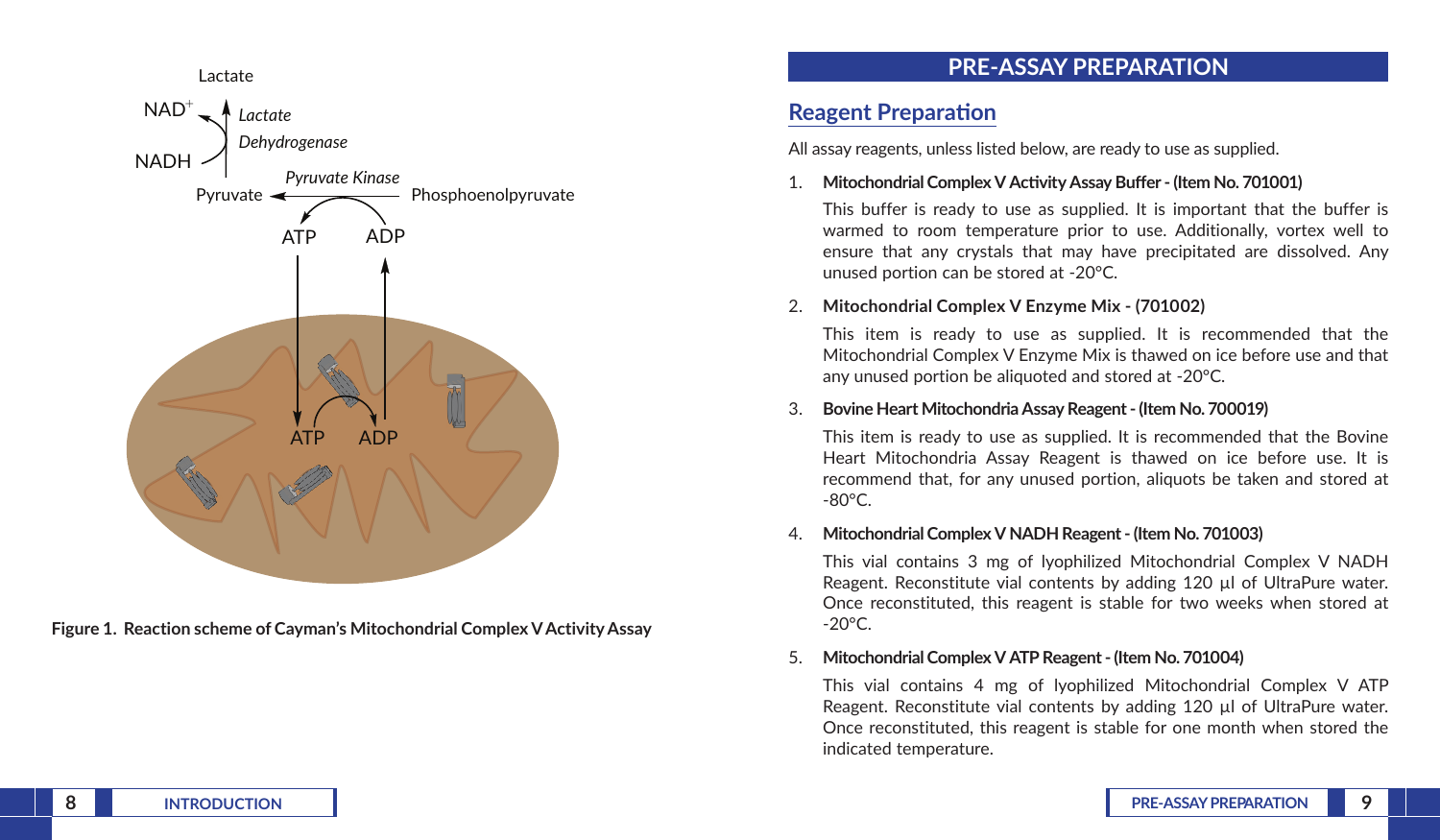### **ASSAY PROTOCOL**

#### **Pipetting Hints**

- Use different tips to pipette each reagent.
- Avoid introducing bubbles into the well(s).
- Do not expose the pipette tip to the reagent(s) already in the well.

#### **General Information**

- The final volume of the assay is  $100 \mu$  in all wells.
- It is not necessary to use all the wells on the plate at one time.
- It is recommended that the samples be assayed at least in duplicate (triplicates preferred).
- The assay is performed in the kinetic read mode at 25°C.

# **Performing the Assay**

Label two microfuge tubes as A and B and add the following reagents. *Isolated mitochondria can settle over time, ensure that the contents of each tube are well mixed. Store tubes on ice until ready to use. Volumes indicated below are suitable for 20 reactions (or wells). Scale volumes as needed.*

| Tube A (1 ml)                                 | Tube B (675 µl)                      |  |
|-----------------------------------------------|--------------------------------------|--|
| 978 µl of Complex V Activity Assay Buffer     | 635 µl of Complex V Assay Enzyme Mix |  |
| 20 µl Bovine Heart Mitochondria Assay Reagent | 20 µl of Complex V ATP Reagent       |  |
| 2 µl of 1 mM Rotenone *not supplied*          | 20 µl of Complex V NADH Reagent      |  |

*\*\*NOTE: Rotenone stock should be prepared in ethanol, but can be prepared in DMSO*

**Table 1. Assay preparation**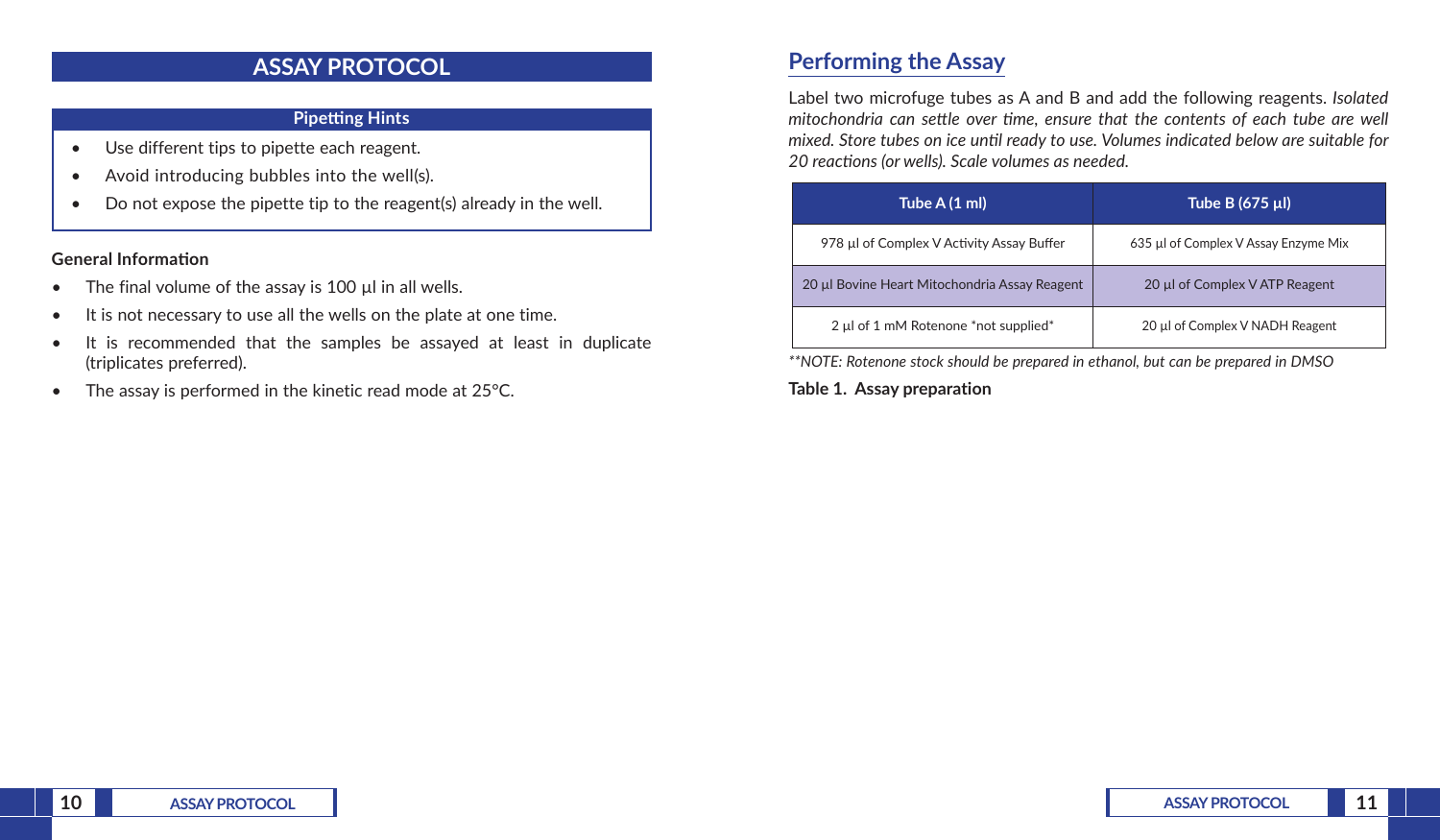#### **Preparation of positive control inhibitor**

Oligomycin is soluble in ethanol (200 proof) and DMSO to ~20 mg/ml (*NOTE: oligomycin is not provided in this assay kit and must be supplied by the user.*) It is recommended control compounds be dissolved in same solvent as test compounds. The concentration of this solvent in the final reaction should not exceed 1%.

**Example:** From a 1 mg/ml solution of oligomycin, take 50 µl and dilute into 950 µl of Complex V Activity Assay Buffer. This will result in a 50 µg/ml solution of oligomycin to be used as a positive control. This stock solution, when used in accordance with the reaction setup below, results in a 10 µg/ml final concentration. It is recommended that a concentration response curve (log or ½ log dilutions) be generated for all positive controls and test compounds.

*NOTE: Heart tissue contains oligomycin insensitive ATPases.4,5 While isolated mitochondria are provided, some carryover of these ATPases from the sarcoplasmic reticulum, and the dissociated F1 subunit of complex V is unavoidable. Because of this, it is necessary to always counterscreen against a saturating concentration of oligomycin (e.g., 10 µg/ml). This ensures that test compounds are specific to complex V, and not inhibiting non-specific ATPases. Failure to fully inhibit with oligomycin with any mitochondrial sample may result in a false positive.*

Isolated bovine heart mitochondria, at a concentration of 5 mg/ml, are supplied with this kit. However, users can also isolate mitochondria for use with this assay (Item No. 701010). Following mitochondrial isolation it is important that:

- 1. Protein concentration is accurately determined (Lowry or BCA, NOT Bradford).
- 2. Isolated mitochondria are diluted to working concentration of 5 mg/ml in Complex V Activity Assay Buffer.
- 3. Once diluted, working stock of isolated mitochondria should undergo a minimum of two freeze-thaw cycles (dry ice ethanol, or liquid nitrogen) prior to performing this assay.

*NOTE: Amounts of complex V/mg protein can vary greatly between tissue types. Because of this, the activity of user isolated samples should not be compared to that of supplied bovine heart mitochondria. Complex V activity should only be compared to isolated mitochondria from the same tissue and species type.*

#### **Reaction Set Up**

For each assay condition:

- 1. Add 50 µl of the contents of tube A to each well.
- 2. Add 20 µl of positive control or test compounds.
- Add 30 µ of the contents of tube B to each well to start the reaction.

*Immediately measure absorbance at 340 nm (30 second intervals for 30 minutes at 25°C).*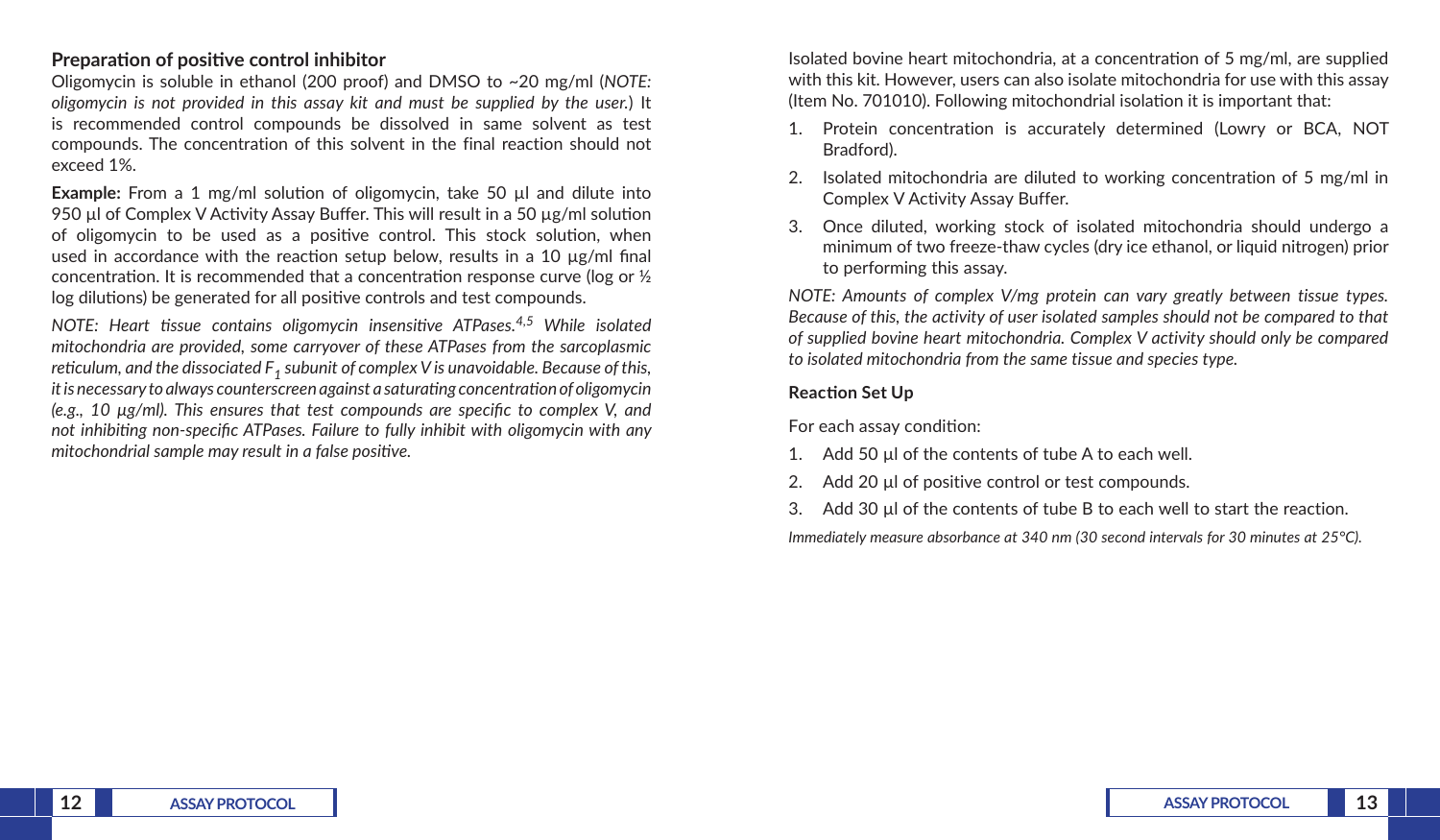### **ANALYSIS**

## **Calculations**

- 1. Plot time-dependent reaction data as absorbance (y-axis) *versus* time (x-axis).
- 2. To determine the reaction rate, calculate the slope for the linear portion of the curve (15-30 minutes).
- 3. Determine % activity relative to the vehicle control using the equation indicated below.
- 4. To determine an  $IC_{50}$  value for each compound, plot the Complex V Activity (%) as a function of test compound concentration.

Complex V Activity (%) = 
$$
\left[\frac{\text{Rate of Sample wells}}{\text{Rate of Vehicle Control}}\right] \times 100
$$

### **Performance Characteristics**

The data shown below are an example of data obtained with this kit. Your results will not be identical to these. Do not use these data to directly compare your samples as your results may vary substantially.



**Figure 2. A typical concentration response curve for oligomycin inhibition of complex V ATPase activity.** Note that ~25% of ADP Dependent NADH Oxidation is oligomycin insensitive. Because of this, it is important to test experimental compounds in the presence of saturating concentrations of oligomycin (10 µg/ml). "Veh." represents compound vehicle control.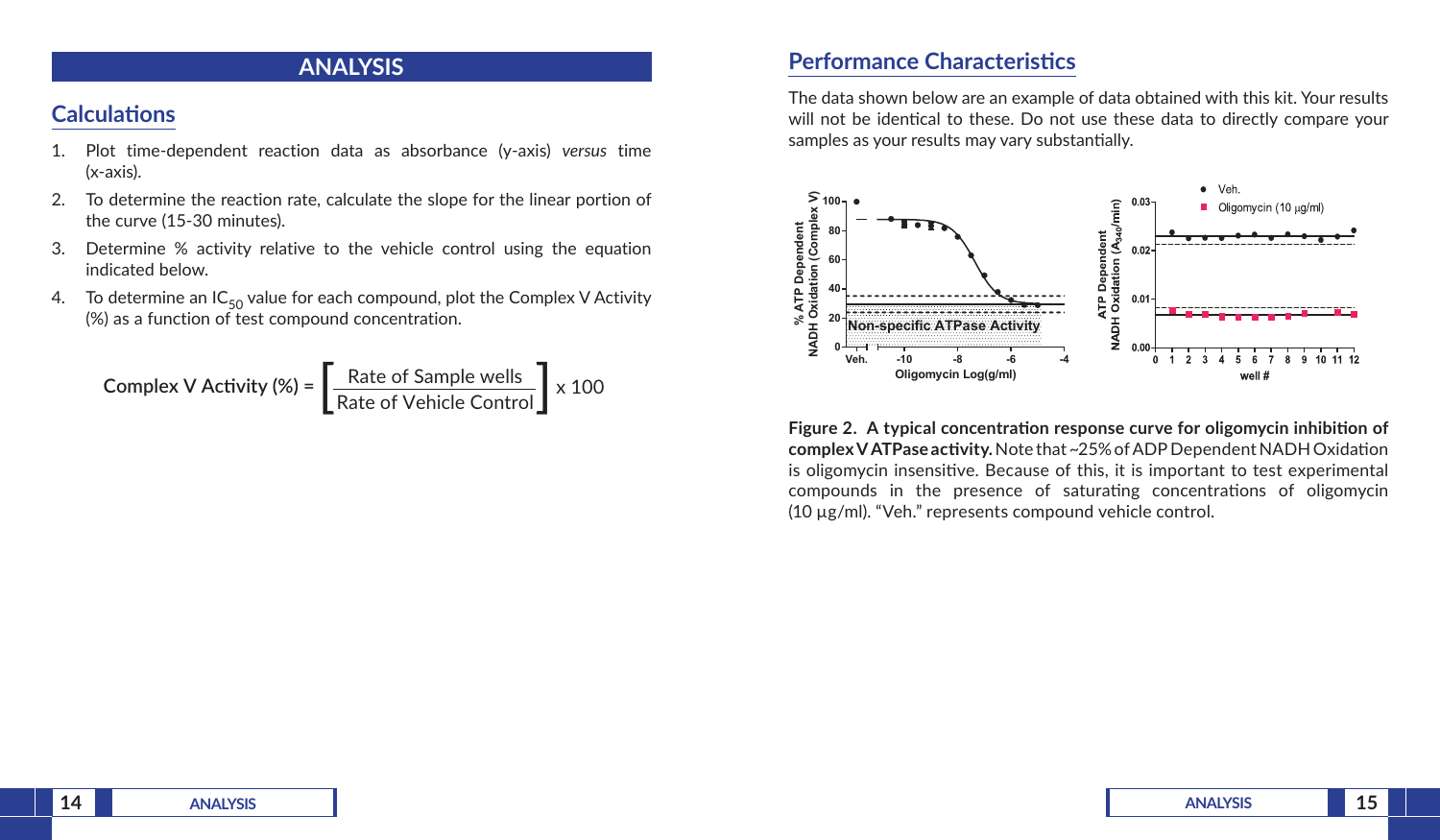# **RESOURCES**

# **Troubleshooting**

| Problem                                                                | <b>Possible Causes</b>                                                                                                                                                                                                                                         | <b>Recommended Solutions</b>                                                                                                                                                                |  |
|------------------------------------------------------------------------|----------------------------------------------------------------------------------------------------------------------------------------------------------------------------------------------------------------------------------------------------------------|---------------------------------------------------------------------------------------------------------------------------------------------------------------------------------------------|--|
| Erratic values:<br>dispersion of<br>duplicates/triplicates             | A. Poor<br>pipetting/technique<br>B. Bubble in the well(s)<br>C. Poor test compound<br>solubility                                                                                                                                                              | A. Be careful not to splash<br>the contents of the well(s)<br>B. Carefully tap the side of<br>the plate with your finger<br>to remove bubbles<br>C. Test solubility with assay<br>buffer    |  |
| No activity was<br>detected in test<br>compound well(s)                | A. Test compound is a<br>potent inhibitor<br>NADH is oxidized<br>$\mathsf{R}$                                                                                                                                                                                  | A. Check vehicle controls<br>to be sure complex V is<br>active<br>B. Measure absorbance at<br>340 nm to ensure >1                                                                           |  |
| Sample absorbance is<br>higher than saturating<br>inhibitor absorbance | Sample compound absorbs<br>at 340 nm                                                                                                                                                                                                                           | Determine absorbance of<br>compounds in Assay Buffer<br>with mitochondria; subtract<br>this value from all wells<br>containing sample compound                                              |  |
| No inhibition seen with<br>positive control                            | Rotenone/Oligomycin<br>A.<br>needs to be fresh -<br>complex I activity can<br>result in oxidation of<br><b>NADH</b><br>B. Non-specific ATPase<br>activity - this is normal<br>providing that vehicle<br>control has a greater<br>rate than positive<br>control | A. Make sure positive<br>controls are fresh; avoid<br>freeze thaw cycles<br><b>Fnsure that vehicle</b><br>$B -$<br>control has a greater rate<br>of NADH oxidation than<br>positive control |  |

# **References**

- 1. Hederstedt, L. and Rutberg, L. *Microbiol. Rev.* **45(4)**, 542-555 (1981).
- 2. Selak, M.A., Armour, S.M., MacKenzie, E.D., *et al. Cancer Cell.* **7(1)**, 77-85 (2005).
- 3. Pollard, P.J., Wortham, N.C., and Tomlinson, I.P. *Ann. Med.* **35(8)**, 632-639 (2003).
- 4. King, A., Selak, M.A., and Gottlieb, E. *Oncogene* **25(34)**, 4675-4682 (2006).